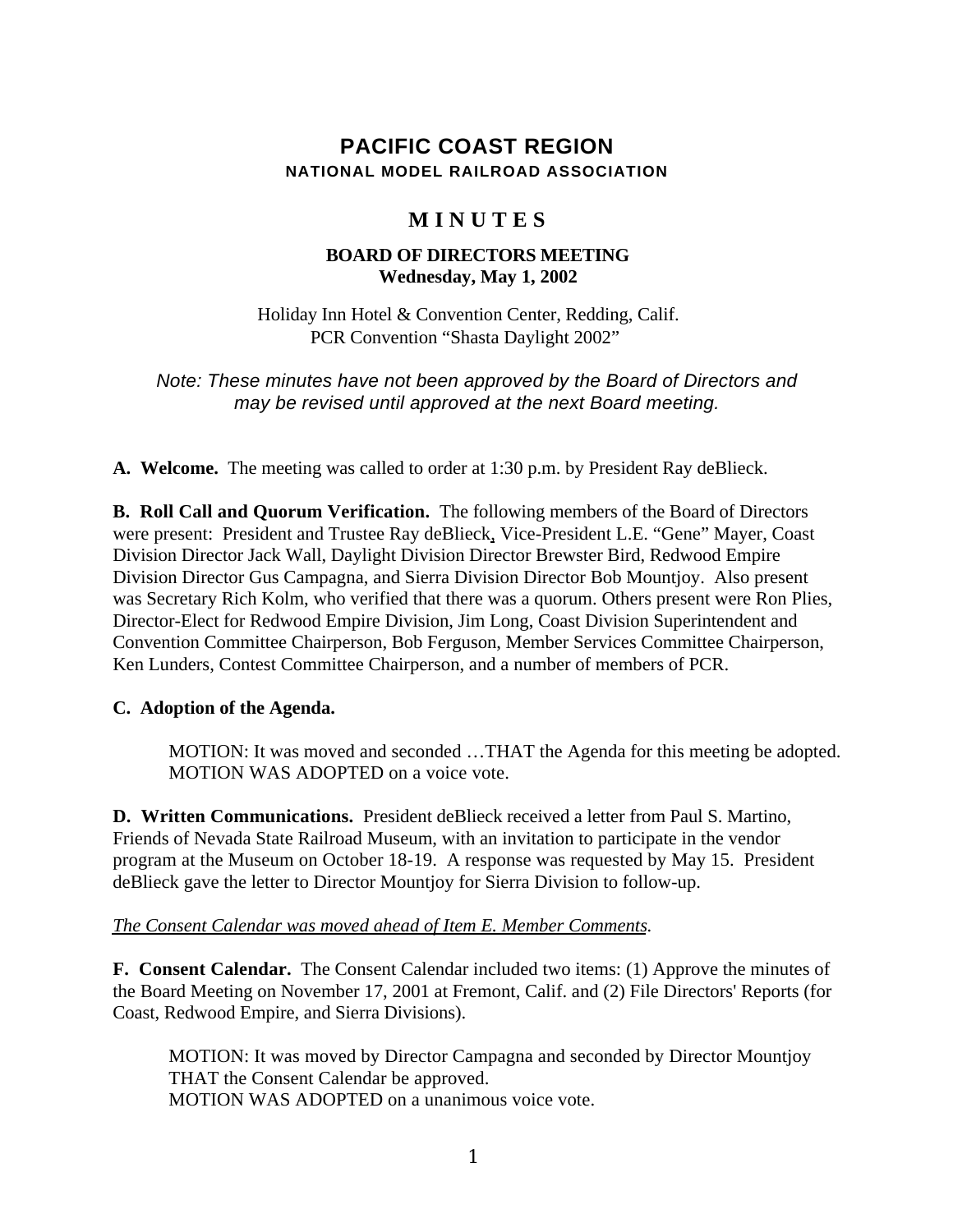**E. Member Comments.** Dwayne Coate informed the Board that he is looking into creating a new separate division in what is now the northern part of the Sierra Division, centered on Redding. After a few comments, President deBlieck deferred discussion to a new Item 7 under New Business.

## *Returning to the order of the agenda.*

#### **G.1. Reports – Officers**

**a. President and Trustee**. Ray deBlieck, speaking as President, commented that the PCR By-Laws and Manual of Operations will be posted on the PCR website after they are updated for amendments approved at this meeting.

Speaking as PCR Trustee, he explained NMRA's proposed single membership which will include national, regional, and division membership with a single payment of dues. This will be a big change for NMRA members and is needed to overcome the confusion that currently exists regarding membership and dues. There are about 700 NMRA members in PCR territory who are not members of PCR. All NMRA members in the territory would automatically be members of PCR and one of its five divisions. The details are yet to be worked out. He also talked about the proposed restructuring on the NMRA Board of Trustees as part of implementing NMRA's Long Range Plan. Under consideration is a reduction of the number of Trustees from the current 17 (one from each region) to 7 to make the Board more effective. How the fewer number of Trustees would be selected is still under discussion. He will be attending a special committee meeting in Chicago in a few weeks to develop the details of both proposals. He went on to say the financial shortfall at NMRA is being fixed. In January, the NMRA was in the black for the fiscal year to date. But that doesn't represent the overall financial picture, which is in recovery.

**b. Vice-President.** Gene Mayer said he would comment later under his committee reports**.**

**c. Treasurer**. Larry Altbaum was not able to attend this meeting, but he had submitted a written report with financial statements and a proposed Budget for Fiscal Year 2002. His report says assets for the Region are extremely healthy. Nevertheless, there has been a dramatic drop in dues income which affects the operating budget. He said it is important to address this issue (declining membership) and it is essential to support (PCR's) long range planning effort and focus on membership growth. The proposed Budget is based on continuation of business as in recent years, with some increased emphasis on membership promotion. Approval of the Budget was later on the agenda under Item J.

Vice-President Mayer said the Budget and Finance Committee needs to meet in October to provide input on various items for next year's budget. He said Treasurer Altbaum has proposed to submit a budget at the fall Board of Directors meeting. President deBlieck said he will schedule a Committee meeting and invite Directors to attend to get answers to their questions. This will be done just prior to the fall Board meeting.

Directors requested that the Treasurer furnish them a copy of the transactions report so they can better understand the 2001 actual expenditures.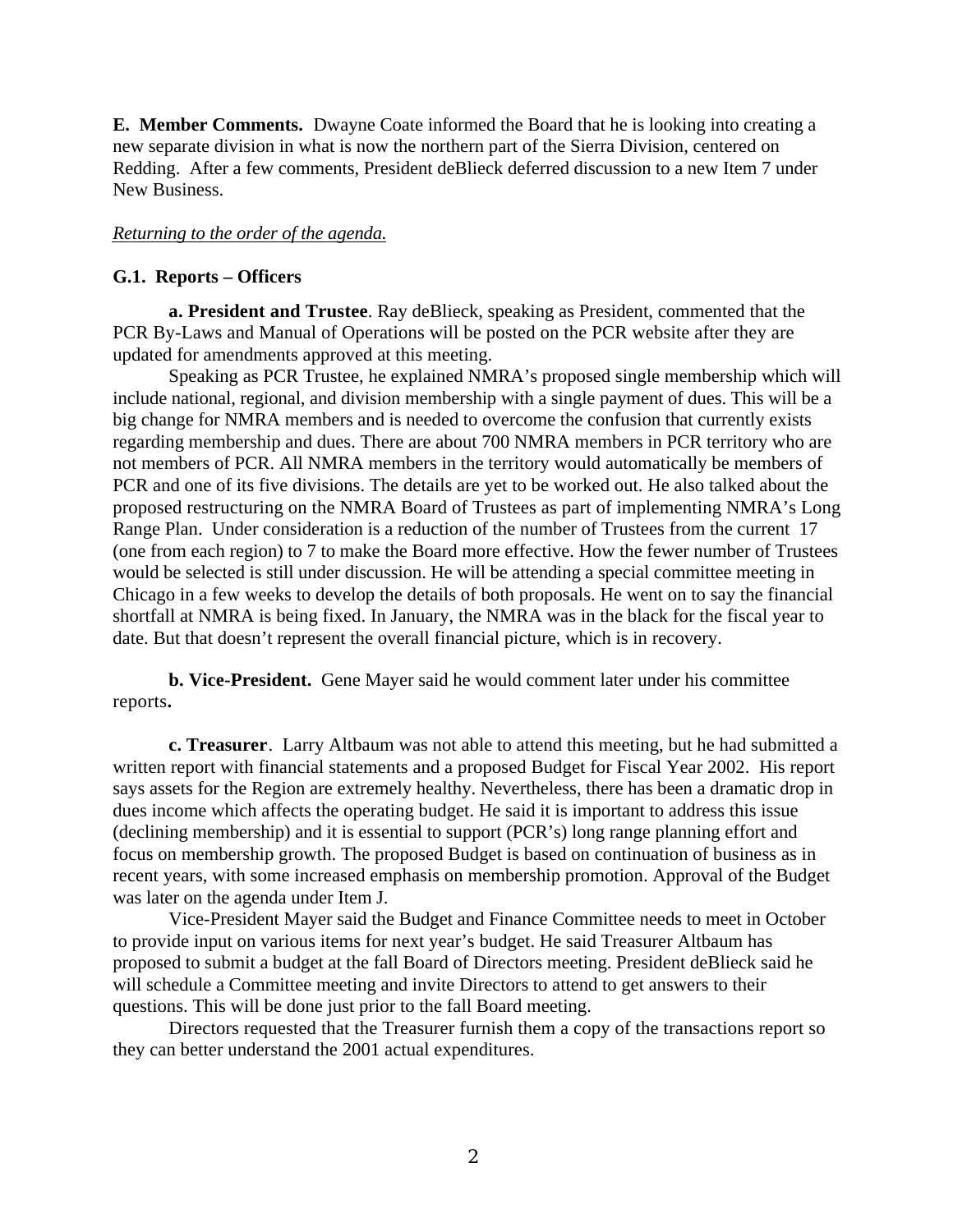**d. Secretary.** Rich Kolm said he has been sending out all meeting agendas and documents in electronic form (Acrobat PDF files) attached to e-mail. Board members commented that this system is working and should be continued. It saves a lot of reproduction work, addressing envelopes, and postage and allows broader and faster distribution. President deBlieck commented that the Board agendas and minutes will be posted on the PCR website along with the By-Laws and Manual of Operations.

Secretary Kolm said he will be updating the PCR Staff Roster to reflect recent changes.

**G.2. Reports – Directors.** Written reports by Director Wall from Coast, Director Campagna from Redwood Empire, and Director Mountjoy from Sierra Divisions were filed under Consent Calendar.

Director Bird said the Daylight Division had a meet in November 2001 which was attended by 15 Division members and 15 others. The next meet will be in the Goleta/Santa Barbara area on the Memorial Day weekend. He commented on the Boy Scouts' Railroad Merit Badge program and described the new Rail Awareness for Youth program. President deBlieck deferred Board discussion to the proposed Education Committee added under G.4 Special Committee Reports.

Vice-President Mayer asked if there has been any word from Hawaiian Division. Director Wall said he will follow-up on the Board's previous proposal to support a Hawaiian Division newsletter. Member Services Committee Chairperson Ferguson said there are only 31 members of NMRA in Hawaii and only 4 of those are members of PCR. It was reported that Boone Morrison, who has been listed as Division Superintendent, is no longer a member of NMRA and PCR.

#### **G.3. Reports – Standing Committees**

**a. Budget and Finance Committee.** There was no report. President deBlieck will schedule a meeting of the Committee in the fall as announced under Item G.1.c. above.

**b. Member Services Committee.** Chairperson Bob Ferguson handed out a chart and described the decline in PCR membership from 1,359 members in 1994 to only 980 members today. He said that with single membership there would be 1,716 PCR members, less those who drop out because of single membership. He handed out the monthly report which he usually mails to the Divisions with in and out memberships and dues delinquencies. He does not followup on delinquencies; that, he said, is the job of the Membership Promotion Committee (which has a member in each Division). It is not clear who is handling delinquencies in some of the Divisions. Trustee deBlieck explained that NMRA membership dropped from 24,053 to 22,141 from March 31, 2001 to March 31, 2002. The trend at PCR is probably consistent with decline across the organization.

Chairperson Ferguson explained his procedures in processing new memberships and renewals. He calls PCR members who do not have valid NMRA membership after 3 months. He sends out PCR renewal post cards two months prior to membership expiration. New PCR members receive a welcome letter from him with identification of their Division and the names of the officers along with a PCR membership card.

In the Board discussion it was recognized that the problems with the current system of dues payment and the membership data bases cannot be fixed until more is known about NMRA single membership and its impacts. Responding to a question, Trustee deBlieck said there is no forecast of how the level of NMRA membership might be affected by the change to single membership and dues.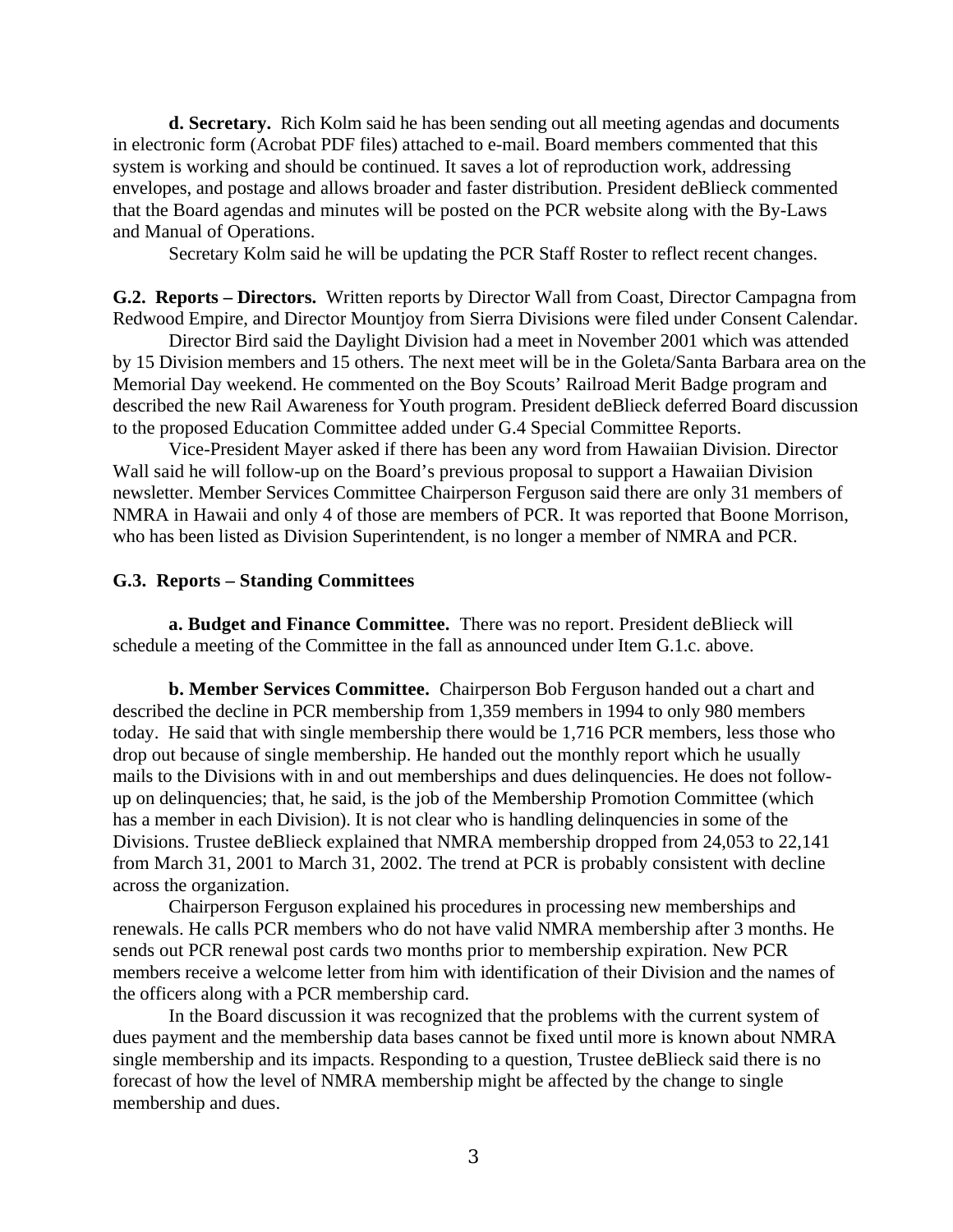Responding to another question, Trustee deBlieck said life members of NMRA who are not members of PCR will probably have an opportunity to make a one-time-payment for PCR life membership. If not, they would be billed for the annual PCR portion of the dues. If they don't pay, NMRA would need a program to deal with it. Such details are yet to be developed, along with a variety of other issues. Chairperson Ferguson recommended that there be a percentage split in dues receipts between NMRA and the Regions, instead of a dollar split, so that any increase in NMRA dues would automatically apply to the Regions as well.

Chairperson Ferguson asked if the Region will be charged \$1.00 per year for handling dues collection. He said if PCR gets mailing labels correctly done and receives other benefits, then the \$1.00 may be worth it. Trustee deBlieck said he has been arguing against NMRA's current charge of 5¢ per mailing label. He noted that there has finally been some response from NMRA headquarters to Chairperson Ferguson's requests for computer files that can be used by the Region for things like printing labels. Chairperson Ferguson said that with single membership NMRA will have to distribute membership lists to the Region every month instead of quarterly. Bill Scott pointed out that the Regions made \$1,000 contributions to NMRA for a new computer system contingent on the Regions having access to the NMRA database, but this has not happened. Trustee deBlieck said that the previous NMRA headquarters staff did not want to do it, but current staff is supportive and it is coming. He expressed appreciation to Bob Ferguson for his hard work and support of the organization despite occasional disagreements.

#### **c. Membership Promotion Committee.** No chairperson and there was no report.

**d. Contest Committee.** Chairperson Ken Lunders summarized his written report which proposed a change in the PCR Contest Directory to add Paragraph F to Section II (Contest Personnel and Duties) that would require all contest judges to be PCR members in good standing or NMRA members in good standing residing outside the PCR. Lunders said that judges should be part of the NMRA because model contest judging is in fact supporting the NMRA Achievement Program. In the discussion it was pointed out that non-PCR judges had been permitted because previously there was a desire to have outside photographers judge the photo contest, but apparently that is no longer applicable.

MOTION: It was moved by Director Bird and seconded by Director Mountjoy … THAT the change in the Contest Directory be approved, adding Paragraph F to Section II as proposed by the Contest Committee Chairperson.

MOTION WAS ADOPTED on a unanimous voice vote.

In the Board's discussion of this motion it was pointed out that Section 13.A.2.b of the Manual of Operations says you have to belong to the PCR to participate in Region contests, which conflicts with this change in the Contest Directory. Section 13.A.2.b of the Manual also conflicts with the Contest Directory provision that allows contest entries from NMRA members in good standing who reside outside the PCR. It was proposed that the Manual of Operations be amended to eliminate these conflicts.

MOTION: It was moved by Director Wall and seconded by Director Bird . . . THAT the amendment of the Manual of Operations be approved to correct the conflicts with the Contest Directory, revising Section 13.A.2 to delete Subsection b and reletter the c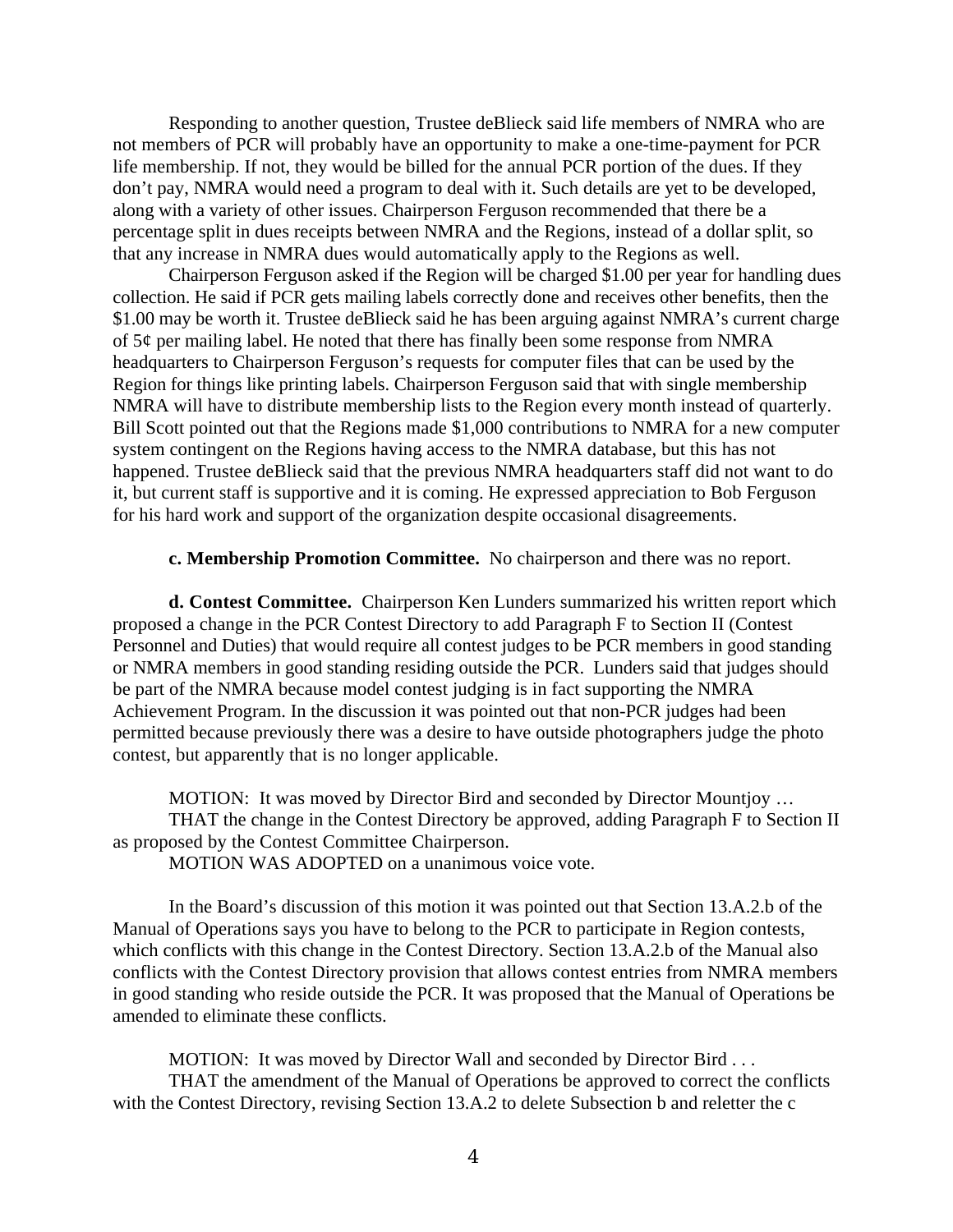through f subsections to b through e, and to add a new Section 13.A.3 as follows:

"3. You <u>do</u> have to belong to the PCR or be an NMRA member residing outside of PCR to: a. Participate or judge in Region contests."

MOTION WAS ADOPTED on a unanimous voice vote.

Chairperson Lunders also proposed that the cover form for contest entries contained in the Contest Directory be revised to include a place for the contest participant's e-mail address.

MOTION: It was moved by Director Wall and seconded by Director Bird . . .

THAT the change in the Contest Directory be approved, revising the contest entry cover form to include a place for e-mail address.

MOTION WAS ADOPTED on a unanimous voice vote.

**e. By-Laws and Manual of Operations Committee.** Chairperson Gene Mayer summarized his written report. The By-Laws and the Manual of Operations have been updated by the Secretary as of February 2002 to incorporate amendments approved since the documents were originally adopted in May 1995. They have been retyped as digital files with correction of errors and improved formatting. The Committee recommended that they be accepted by the Board of Directors. President deBlieck said the Board can consider the Manual of Operations, but the updated and retyped By-Laws dated February 2002 will be presented to the membership for approval at the Annual Business Meeting.

## *Going ahead to Agenda Item.3 under I. New Business:*

MOTION: It was moved by Director Wall and seconded by Director Mountjoy . . . THAT the updated and retyped Manual of Operations dated February 2002 be approved and that the By-Laws be presented for approval at the Annual Business Meeting. MOTION WAS ADOPTED on a unanimous voice vote.

President deBlieck said the By-Laws of each Division will be published and posted on the PCR website as well as the PCR By-Laws and Manual.

# *Returning to the order of the Agenda*

Chairperson Mayer said the Committee report also recommends amendments to the Manual of Operations to establish the Member Aid Committee, to reorganize the Publication Committee and Ballot Committee, and to modify staffing requirements for the By-Laws and Manual of Operations Committee. These are later in the Agenda under New Business.

**f. Nominating Committee.** No chairperson and there was no report.

**g. Ballot Committee.** Jim Long, who filled in at the last minute as Ballot Committee Chairperson, had submitted his written PCR 2002 Election Report. He said only 30 ballots were cast in the recent election of Division Directors, which wasn't surprising given that the ballot was sent out late and there was only one candidate in each Division. The results were: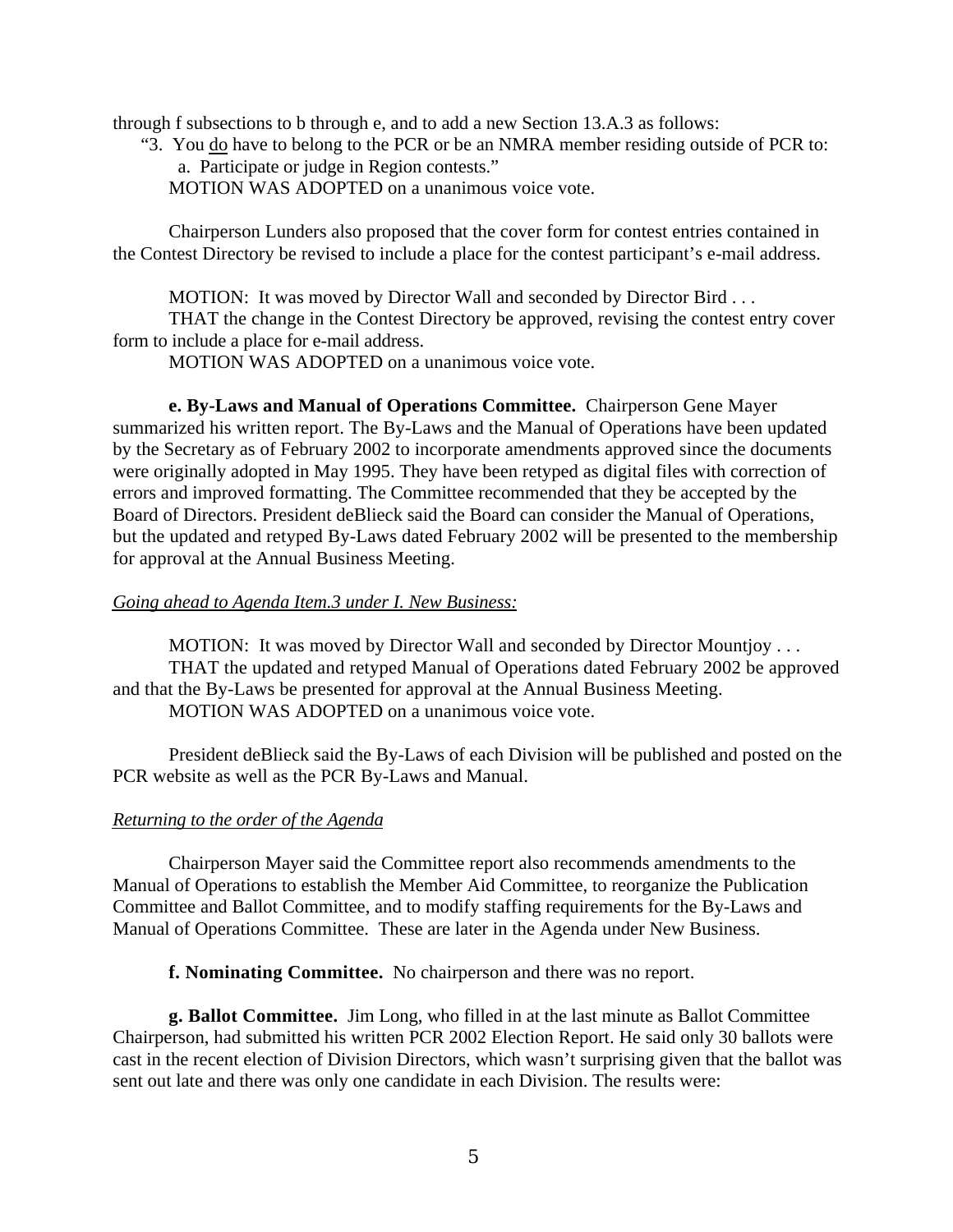- Jack Wall, the incumbent in Coast Division, was re-elected.
- Brewster Bird, the incumbent in Daylight Division, was re-elected.
- Bob Mountjoy, the appointed incumbent in Sierra Division, was elected.
- Ron Plies, the candidate in Redwood Empire Division, was elected.

MOTION: It was moved by Director Campagna and seconded by Director Wall . . . THAT the PCR 2002 Election Report be accepted and that the ballots be destroyed. MOTION WAS ADOPTED on a unanimous voice vote.

## **h. Public Relations Committee.** No chairperson and there was no report.

**i. Publication Committee.** No chairperson and there was no Committee report. President deBlieck recognized the improvements in the *Branch Line* since Bill Kaufman became Editor, pointing out that Kaufman is just the Editor and is not Chairperson of the Publication Committee. He said Bob Ferguson is technically the "publisher" of the *Branch Line* because the mailing permit is at his address in Martinez. Bob Ferguson suggested that the permit be moved to Marysville where the *Branch Line* is actually mailed.

The Board discussed the new PCR Yahoo Group website. It was pointed out that the content of e-mail messages and files posted on the website are not controlled by PCR. There was a suggestion that the website should have a disclaimer that it is not the official website of PCR. President deBlieck will talk to Bill Kaufman about it.

**j. Convention Committee.** Chairperson Jim Long summarized his written report.

**• Bid for 2004 PCR Convention**. Chairperson Long introduced the bid of Napa Valley Railroaders and Redwood Empire Division to host the 2004 PCR Convention at the Chateau Hotel and Conference Center in Napa from April 28 to May 2, 2004. Harold Mentzer, Host Committee Chairperson, handed out an information packet from the hotel and described the hotel facilities and the area. He noted that the conference rooms include up-to-date audio-visual equipment. Jim Providenza will be in charge of clinics and Bill Kaufman will handle promotion. Prices have not been negotiated yet. No public train show is planned. President deBlieck noted that the President of PCR will sign the contract with the hotel, as has been recent practice and which provides continuity from convention to convention.

MOTION: It was moved by Director Wall and seconded by Director Mountjoy . . .

THAT the bid of Napa Valley Railroaders and Redwood Empire Division be accepted for the 2004 PCR Convention contingent upon satisfactory negotiations with the Chateau Hotel and Conference Center.

MOTION WAS ADOPTED on a unanimous voice vote.

**• 2002 PCR Convention**. This was the first day of the convention and he had Dwayne Coate describe the registration and signups to date. He predicted that the convention will end up in the black.

• **2003 PCR Convention**. "Tri-Valley Zephyr" in Pleasanton will be hosted by Coast Division and planning is well underway. The convention will take place April 23-27, 2003 at the Crowne Plaza Hotel, which is very close to the I-580 / I-680 interchange. Dennis Stokely is the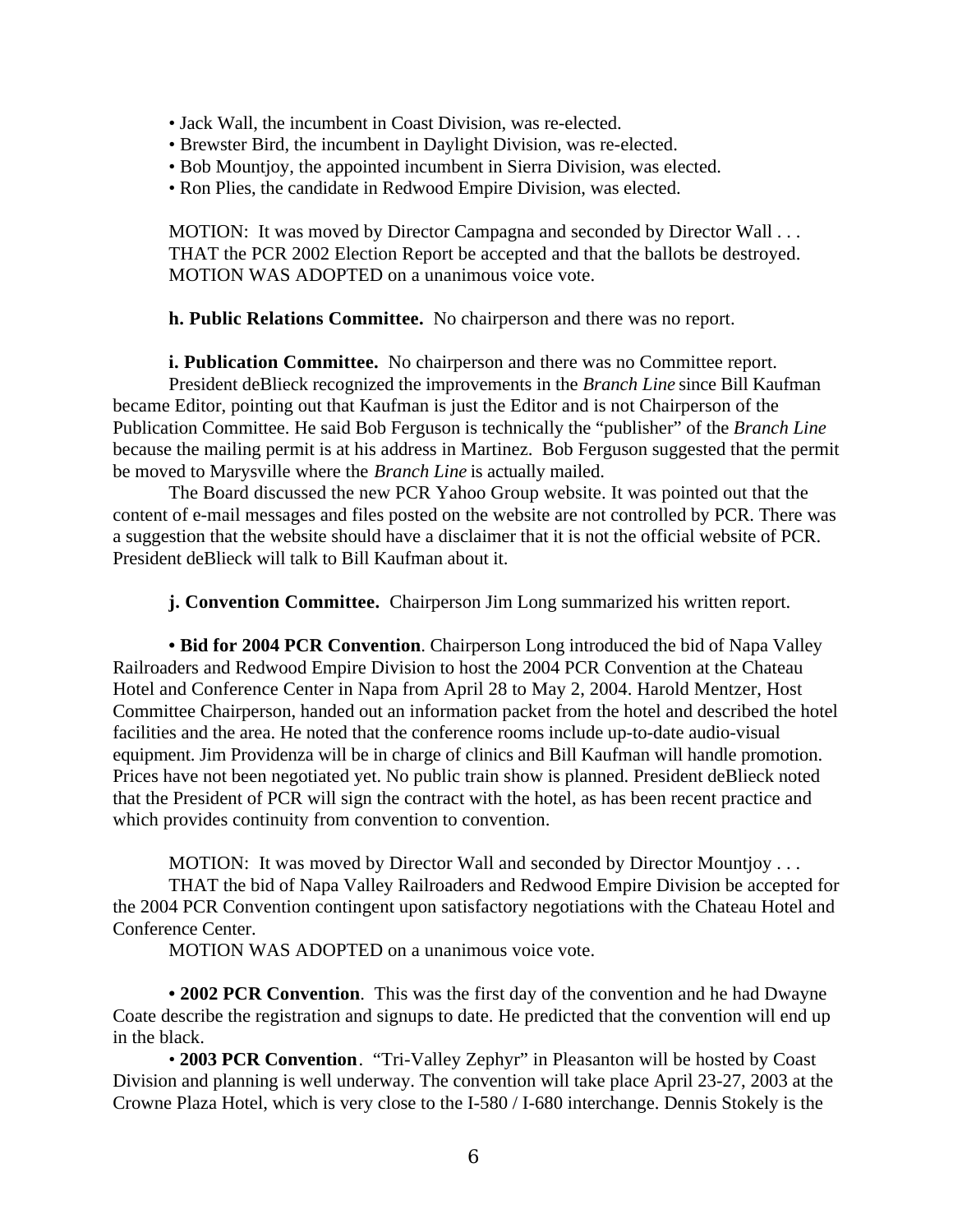Host Committee Chairperson. The Committee includes Jack Wall, Registrar; Les Dahlstedt, Publicity and Promotion; Rod Smith, Secretary-Treasurer; Ray deBlieck, Facilities; Dave Connery, Company Store; John Marshall, Clinics; and Jim Long, Layout Tours. No public train show is planned. Registration was started during the current convention.

• **2004 PCR Convention**. Bid was accepted as described above.

• **2005 PCR Convention**. Coast Division will be the location of the 2005 convention and Jim Long is looking for a group in the Division to host it. Possible locations are San Francisco Peninsula, Santa Clara County, and the Santa Cruz-Monterey area.

• **2006 PCR Convention**. Daylight Division will be the location of the 2006 PCR Convention unless Sierra Division wants to host the convention that year in conjunction with the 25th Anniversary of the Railroad Museum in Sacramento. Chairperson Long noted that Daylight Division is the logical rotation although the Manual of Operations lists Sierra Division for 2006.

**• 2007 PCR Convention** will be in the Coast Division.

**• 2008 PCR Convention** will be in the Sierra Division unless Sierra does 2006, then 2008 will be in Daylight Division.

• **Convention Handbook**. Vice-President Mayer said would ask Bob Clark to convert his previously drafted handbook to Word format and furnish it to Jim Long on a disc or CD as a basis for preparation of a new Convention Handbook.

**k. Achievement Program Committee.** Chairperson Jack Burgess was not present and there was no report.

## **G.4. Reports – Special Committees**

**a. Long Range Planning Committee.** Chairperson Gene Mayer (PCR Vice-President) submitted his Committee's Interim Report for review, requesting comments by the middle of July so the Committee can then prepare the Final Report. The Interim Report is available by email from him or Secretary Kolm. It includes recommendations for programs at the Divisions for improving member retention and attracting new members. He said one of the concerns is finding the volunteers needed to implement any new programs. The Final Report will be submitted to the Board in the fall.

**b. Audit Committee**. Secretary Kolm said that Treasurer Altbaum asked that the audit of the PCR financial accounts be scheduled after the convention.

**c. Education Committee (proposed).** Director Bird described his involvement with the Boy Scouts' Railroad Merit Badge program and a new separate program called Rail Awareness for Youth. The new program introduces young people to railroading regardless of group affiliation. It uses the BSA Merit Badge pamphlet and NMRA Gold Spike Award as its core. The Board discussed PCR coordination with such programs. Director Bird will get more information. President deBlieck said we need to interest young kids in model railroading, building a foundation they can come back to after the distractions of the teen years. This can be under the auspices of a PCR Education Committee, which President deBlieck proposed to establish.

*SECRETARY'S NOTE: At the Annual Business Meeting on May 5, President deBlieck announced that PCR's new Education Committee will be chaired by Chuck Mitchell.*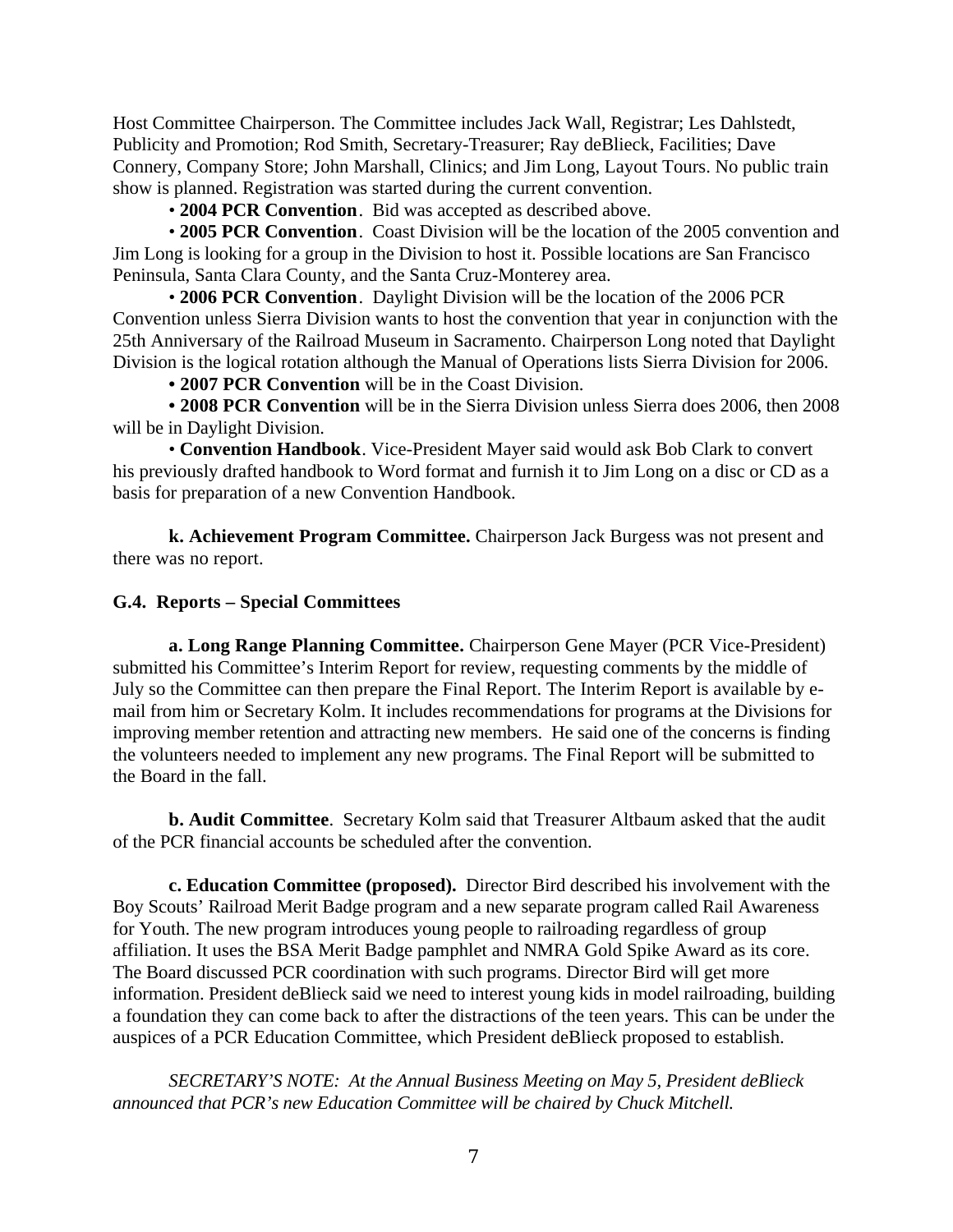**G.5. Reports – Special Positions.** None present and there were no reports.

# **H. Old Business.**

**H.1. Revenue from "21st Century Limited" Convention account; consideration of programs and projects of benefit to PCR members.** This item was deferred to the next Board meeting.

**H.2. Membership renewal dates; PCR's in relation to NMRA's.** This item is moot given NMRA's plan for single membership.

**H.3. Hawaiian Division newsletter; PCR's offer of financial support**. See comments under Item G.2 earlier in the meeting. Vice-President Mayer said he may be able to make contact on an upcoming visit to Hawaii. This item was deferred to the next Board meeting.

# **I. New Business**

**I.1. Elected Division Directors assume office**. Incumbent Directors Wall, Bird, and Mountjoy continue in office. Ron Plies, the new Director from Redwood Empire Division, replaced Director Gus Campagna.

President deBlieck extended a thank you to Gus Campagna for being part of the Board and for all of his hard work for the organization, and suggested he might like to be the Region's Chairperson for Membership Promotion. Director Plies expressed his appreciation for what Gus Campagna has done for the Redwood Empire Division and for him personally.

Hawaiian Division did not elect a Director.

**I.2. Proposal to establish a PCR Honors Committee**. The Board discussed the need for establishing a committee to be responsible for overseeing PCR's program of awards recognizing meritorious service within the PCR. A major weakness is the record-keeping for the various awards. Also, it's not always clear what the criteria are for the awards and who does it each year. An Honors Committee is needed to keep the records and monitor the program, but not actually select the awardees, and to see that the awards are presented properly.

President deBlieck established an Honors Committee as a special committee and proposed that it be made a standing committee at the Board meeting in the fall.

MOTION: It was moved by Director Wall and seconded by Director Plies…

THAT the President appoint a Chairperson for the new Honors Committee who, with the President, will set the criteria for membership and operation of the Committee; and that after recommendations are made to the Board the Manual of Operations be amended accordingly at the mid-year Board meeting.

MOTION WAS ADOPTED on a unanimous voice vote.

**I.3. Accept the updated and retyped By-Laws and Manual of Operations dated February 2002**. This was approved earlier in the meeting under Item G.3.e.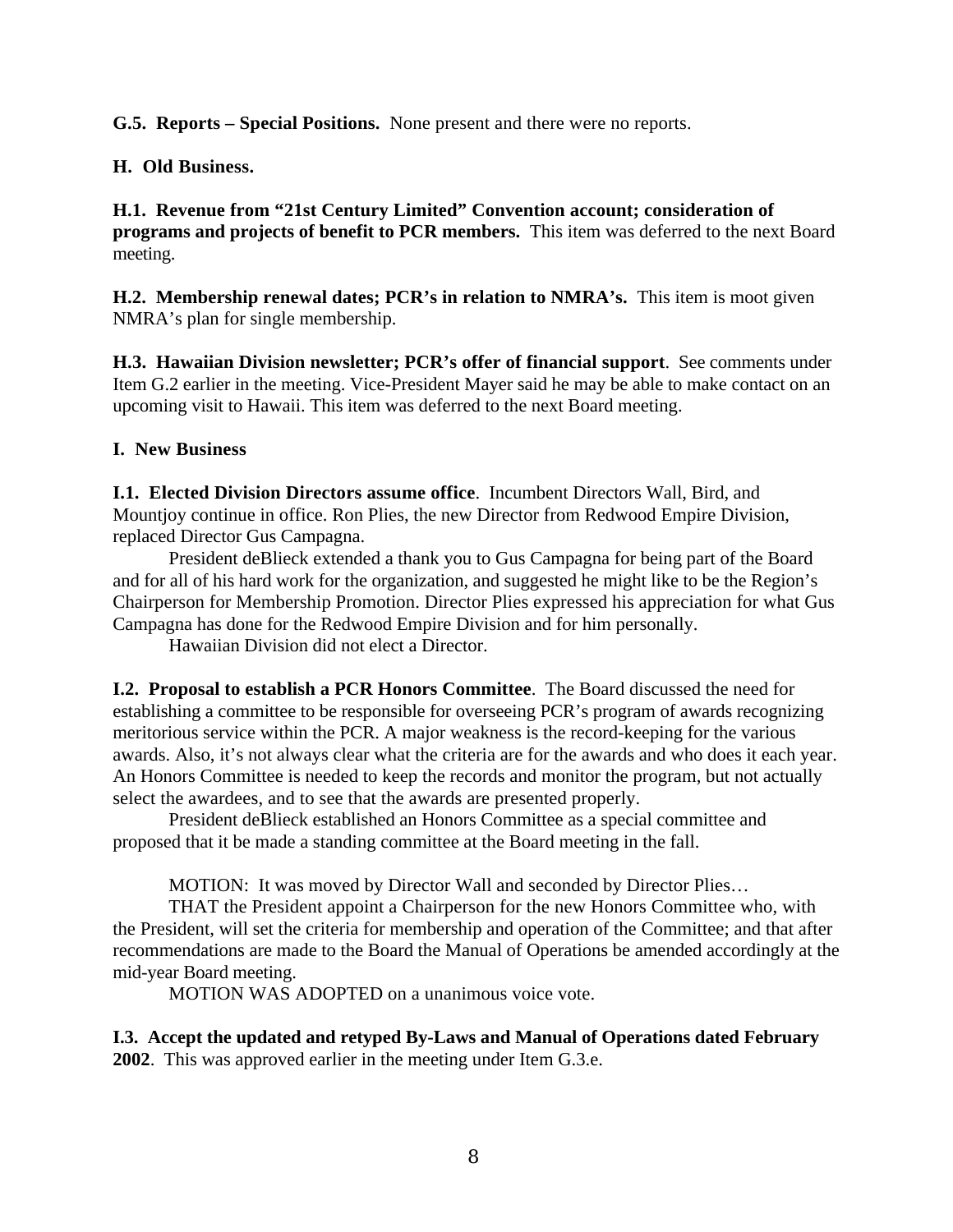**I.4. Amend the Manual of Operations to establish the Member Aid Committee**. By-Laws and Manual of Operations Committee Chairperson Mayer said the Region needs to reestablish the Member Aid Committee to provide service to PCR members, as was discussed at the November 2001 Board meeting. Members currently don't have a single local source to turn to when there are questions about NMRA, PCR, or any aspect of model railroading. Knowledgeable and experienced PCR members in each Division ("Key Contacts") would be available to answer telephone and e-mail questions. When the answer is not immediately known, the contact person would seek an answer from the Committee Chairperson. Establishment of the Member Aid Committee as a Standing Committee of PCR requires amendment of the Manual of Operations. In the Board discussion "mail" was added as another form of contact for information.

MOTION: It was moved by Director Bird and seconded by Director Mountjoy . . .

THAT an amendment to the Manual of Operations be approved to revise Section 6.A by adding Subsection 13 as follows:

"13. The MEMBER AID COMMITTEE shall consist of a Chairperson appointed by the President and a Key Contact in each Division appointed by the Chairperson. The Committee shall be responsible for developing and implementing a Member Aid Program, with the Key Contacts available by mail, telephone, and e-mail to assist PCR members who have questions about the NMRA, PCR, and model railroading."

MOTION WAS ADOPTED on a unanimous voice vote.

President deBlieck announced that Rod Smith has agreed to be Chairperson of the Member Aid Committee.

**I.5. Amend the Manual of Operations to reorganize the Publication Committee and Ballot Committee.** By-Laws and Manual of Operations Committee Chairperson Mayer said the PCR Manual of Operations provides that the *Branch Line* Editor is also Chairperson of the Publication Committee and serves on the Ballot Committee. This limits the President's flexibility when seeking volunteers to fill vacant positions offered to PCR members. Therefore, it was proposed that the Chairperson of the Publication Committee be a separate position from the Editor and that the Editor need not be a member of the Ballot Committee. Also the Webmaster should be part of the Publication Committee. Implementation of these proposals requires amendment of the Manual of Operations. In the Board discussion of the Publication Committee, a statement was added to the proposed text saying: "Nothing precludes one person filling more than one of these positions."

MOTION: It was moved by Director Wall and seconded by Director Bird . . .

THAT an amendment to the Manual of Operations be approved to revise Section 6.A in Subsections 7 and 9 as follows (lined-through words are deleted and underlined words are added):

"7. The BALLOT COMMITTEE shall consist of the Editor of the *Branch Line* and two three members of the Region appointed by the President, one of whom the President shall name as Chairperson. They, with the cooperation of the Editor of the *Branch Line*, shall publish the certified slate of candidates with a resumé of each. They shall issue each ballot and, upon return of the ballots, shall tabulate and count them and report the results to the President. The PCR Ballot is to follow the same format as the NMRA Ballot; the incumbent listed first, all others listed alphabetically in order, and then space for a write-in."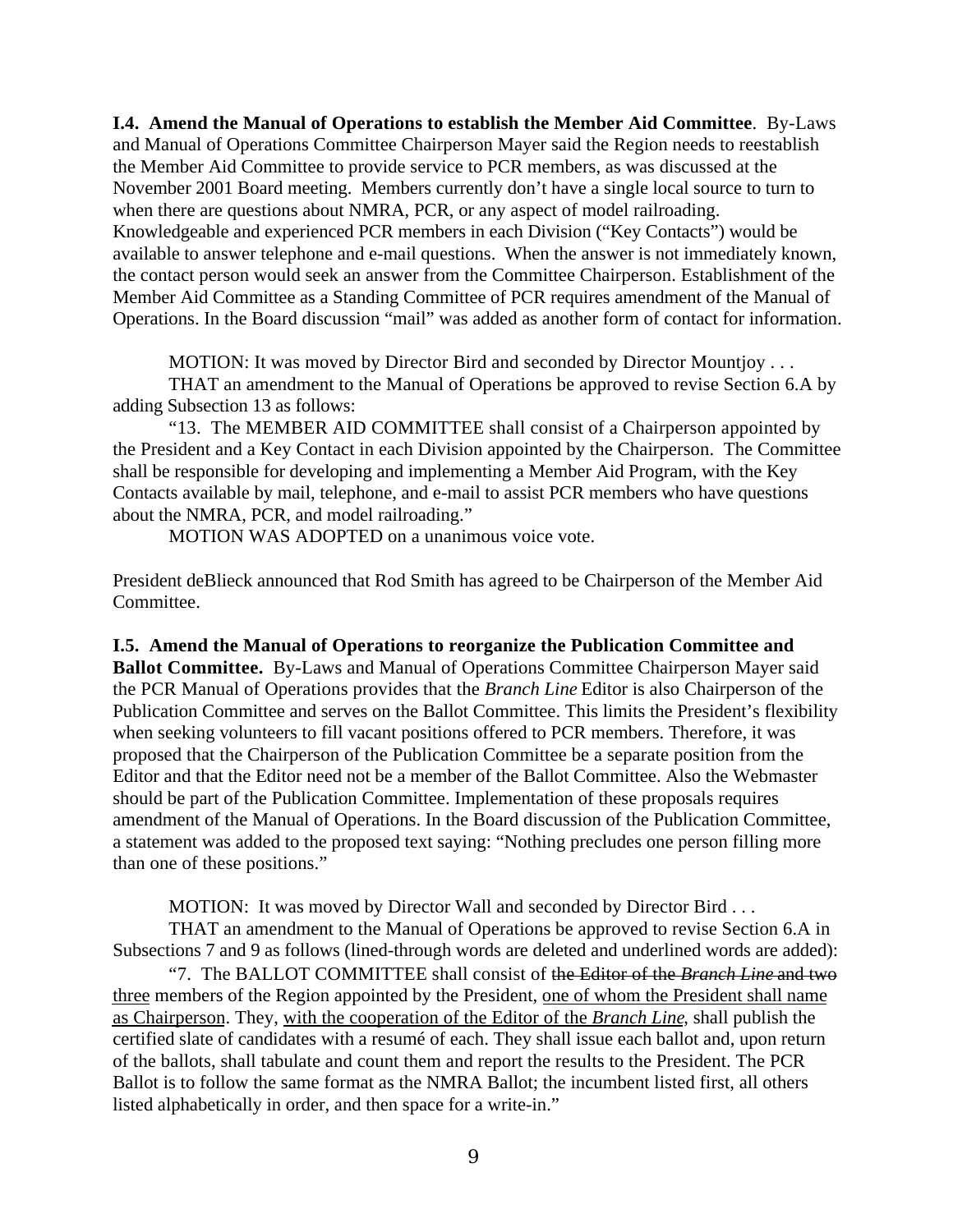"9. The PUBLICATION COMMITTEE shall consist of the Editor of the *Branch Line* appointed by the President and a Chairperson, an Editor of the *Branch Line,* a Circulation Manager, and a Business Manager, and a Webmaster appointed by the Editor President. The Editor shall be the Chairperson of this committee. Nothing precludes one person filling more than one of these positions."

MOTION WAS ADOPTED on a unanimous voice vote.

In the Board's further discussion of the Publication Committee, it was proposed that a new position of "Publisher" be added to the Committee.

MOTION: It was moved by Director Mountjoy and seconded by Director Bird . . .

THAT the amendment to the Manual of Operations approved for revision of Section 6.A in Subsection 9 be further amended as follows (underlined words are added):

"9. The PUBLICATION COMMITTEE shall consist of a Chairperson, a Publisher, an Editor of the *Branch Line,* a Circulation Manager, a Business Manager, and a Webmaster appointed by the President. Nothing precludes one person filling more than one of these positions."

MOTION WAS ADOPTED on a unanimous voice vote.

**I.6. Amend the Manual of Operations to modify staffing requirements for the By-Laws and Manual of Operations Committee**. By-Laws and Manual of Operations Committee Chairperson Mayer said the PCR Manual of Operations provides that the Committee shall consist of three members appointed by the President, at least two of whom shall be Directors. The President should have more flexibility when seeking volunteers to staff the Committee. Therefore, it was proposed that the requirement that at least two Committee members be Directors be changed to allow appointment of any current or former members of the Board of Directors.

MOTION: It was moved by Director Wall and seconded by Director Plies . . .

THAT an amendment to the Manual of Operations be approved to revise Section 6.A in Subsection 5 as follows (underlined words are added):

"5. The BY-LAWS AND MANUAL OF OPERATIONS COMMITTEE shall consist of three members apointed by the President, at least two of whom shall be current or former members of the Board of Directors."

MOTION WAS ADOPTED on a unanimous voice vote.

#### **I.7. Discussion of creating a new Division in the northern part of the Sierra Division**.

Under Item E earlier in the meeting, PCR member Dwayne Coate informed the Board that he is looking into creating a new separate Division in what is now the northern part of the Sierra Division. One of the reasons he gave is the long travel time required to attend Sierra Division meetings in the Sacramento area. There is no proposal yet, but he wanted the Board to know this may be coming up in the future. The area under consideration would be centered on Redding and would include Yreka on the north and Chico on the south.

The Board discussed the provisions of the By-Laws and Manual of Operations which allow the creation of a separate Division. President deBlieck said there are a lot of implications with a new Division, such as Board representation and convention rotation, but he suggested that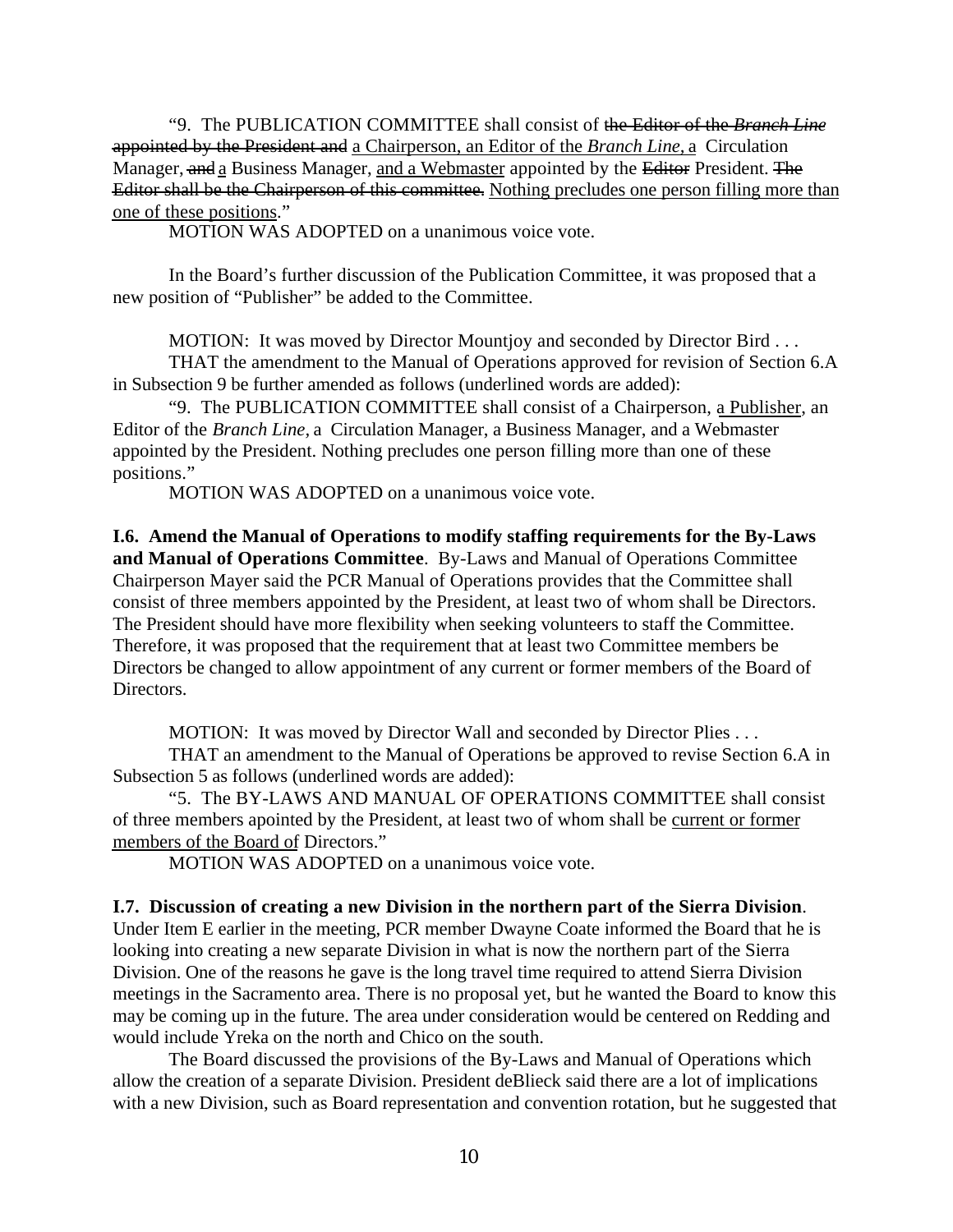Coate go forward and develop what the interest of PCR members is in the area. He advised Coate to do enough preparation work so when the matter is brought to the Board Coate knows it will be supported. Coate said he will keep the Board informed. Out of the Board discussion was a proposal to provide some financial support.

MOTION: It was moved by Director Wall and seconded by Director Mountjoy . . .

THAT the PCR allocate up to \$100 for postage to help Dwayne Coate make inquiries about the interest of PCR members in creating a new separate Division in the northern part of the Sierra Division.

MOTION WAS ADOPTED on a unanimous voice vote.

**1.8. Disposal of items.** John Houlihan offered to buy a cash register left over from the 21st Century Limited convention for \$75.00; there were no objections. The Board discussed some left-over 1994 convention cars.

MOTION: It was moved by Director Wall and seconded by Director Bird . . . THAT the left-over 1994 convention cars be destroyed. MOTION WAS ADOPTED on a unanimous voice vote.

**J. PCR Budget for Fiscal Year 2002**. The Budget submitted by Treasurer Altbaum was discussed under Item G.1.d earlier in the meeting and no changes were proposed.

MOTION: It was moved by Director Wall and seconded by Director Bird . . . THAT the proposed PCR Budget for FY 2002, included in the Treasurer's Report dated April 14, 2002, be approved.

MOTION WAS ADOPTED on a unanimous voice vote.

**K. Next Board Meeting.** President Ray deBlieck said the next Board Meeting is tentatively scheduled for Saturday afternoon, October 26, 2002. Director Plies will seek a location. The Board will caucus in the morning on the same day.

# **L. Adjournment.**

MOTION: It was moved by Director Bird and seconded by Director Mountjoy . . . THAT the meeting be adjourned. MOTION WAS ADOPTED on a unanimous voice vote.

The meeting was adjourned at 5:35 p.m.

Respectfully submitted, Rich Kolm PCR Secretary